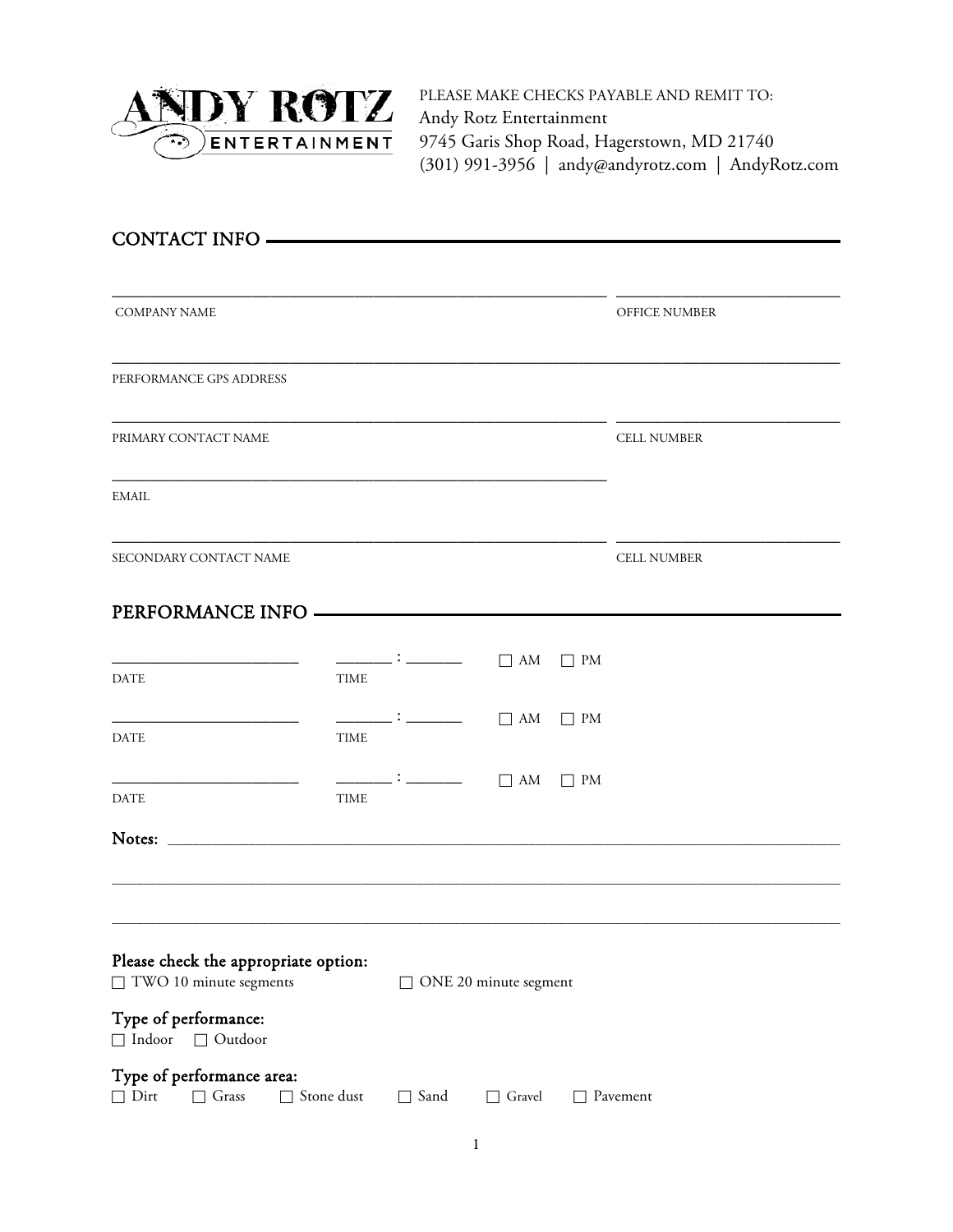## AREA REQUIREMENTS

#### Door/Entrance:

• 12 ft. high by 12.5 ft. wide

#### Performing Area:

- Minimum height 21 ft. (adapted performance)
- Preferred height 30 ft. (full performance)
- Minimum length and width 100 ft. by 65 ft.

Does your venue have these dimensions?  $\Box$  YES  $\Box$  NO

### STAGING AREA

Do you have a passable roadway with a solid base to the performance site without steep grades that a 44 foot trailer could scrape or become high centered on?  $\square$  YES  $\square$  NO

Does your facility have a parking spot close to the performance area that is 65 ft. long by 12.5 ft. wide and 12 ft. high?  $\Box$  YES  $\Box$  NO

\_\_\_\_\_\_\_\_\_\_\_\_\_\_\_\_\_\_\_\_\_\_\_\_\_\_\_\_\_\_\_\_\_\_\_\_\_\_\_\_\_\_\_\_\_\_\_\_\_\_\_\_\_\_\_\_\_\_\_\_\_\_\_\_\_\_\_\_\_\_\_\_\_\_\_\_\_\_

What gate of the fairgrounds should we use? Include directions: \_\_\_\_\_\_\_\_\_\_\_\_\_\_\_\_\_\_\_\_\_\_\_\_\_\_\_\_\_\_\_\_\_\_\_

| Does your facility have a place that we can park overnight?<br>$\Box$ YES $\Box$ NO |  |
|-------------------------------------------------------------------------------------|--|
| Trash disposal<br>П                                                                 |  |
| 110 outlet<br>П                                                                     |  |
| Water hook-up<br>П                                                                  |  |
| $\Box$ 50 amp hook-up                                                               |  |
| Wi-Fi password:                                                                     |  |